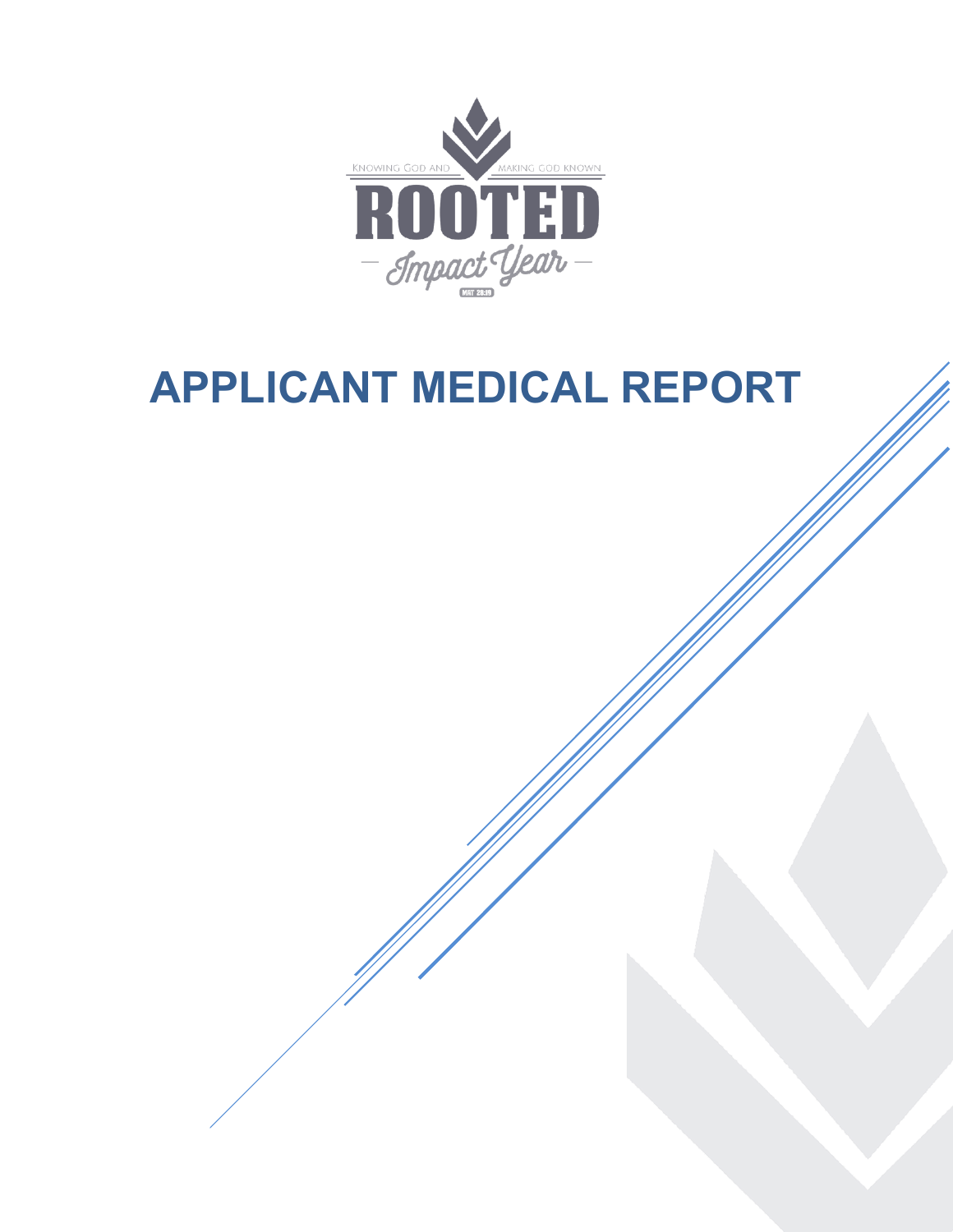

## **PATIENT DETAILS:**

| SURNAME       |  |             |  |               | <b>FULL NAMES</b>     |  |  |  |  |  |  |  |
|---------------|--|-------------|--|---------------|-----------------------|--|--|--|--|--|--|--|
| DATE OF BIRTH |  |             |  |               | <b>ID NUMBER</b>      |  |  |  |  |  |  |  |
| <b>GENDER</b> |  | <b>MALE</b> |  | <b>FEMALE</b> | <b>CONTACT NUMBER</b> |  |  |  |  |  |  |  |

## **MEDICAL AID DETAILS:**

| MEDICAL AID        | YES | <b>NONE</b> | MEDICAL AID NAME   |  |  |  |  |  |  |  |
|--------------------|-----|-------------|--------------------|--|--|--|--|--|--|--|
| PLAN/PACKAGE       |     |             | MEDICAL AID NUMBER |  |  |  |  |  |  |  |
| <b>MAIN MEMBER</b> |     |             | <b>ID NUMBER</b>   |  |  |  |  |  |  |  |

This Medical Report is to be completed by a non-relative qualified medical practitioner during a medical examination of the patient/applicant. A copy hereof has to be submitted to the Rooted Impact Year as part of his/her application, and the original report submitted upon arrival at Impact 2020.

# **PERSONAL MEDICAL HISTORY:**

| <b>GENERAL</b>                                                                                                                                                                                                                 |  |
|--------------------------------------------------------------------------------------------------------------------------------------------------------------------------------------------------------------------------------|--|
| Blood Type: <u>_________________</u>                                                                                                                                                                                           |  |
| General health & fitness: Cambridge Contract Contract Contract Contract Contract Contract Contract Contract Contract Contract Contract Contract Contract Contract Contract Contract Contract Contract Contract Contract Contra |  |
|                                                                                                                                                                                                                                |  |
|                                                                                                                                                                                                                                |  |
|                                                                                                                                                                                                                                |  |
|                                                                                                                                                                                                                                |  |
|                                                                                                                                                                                                                                |  |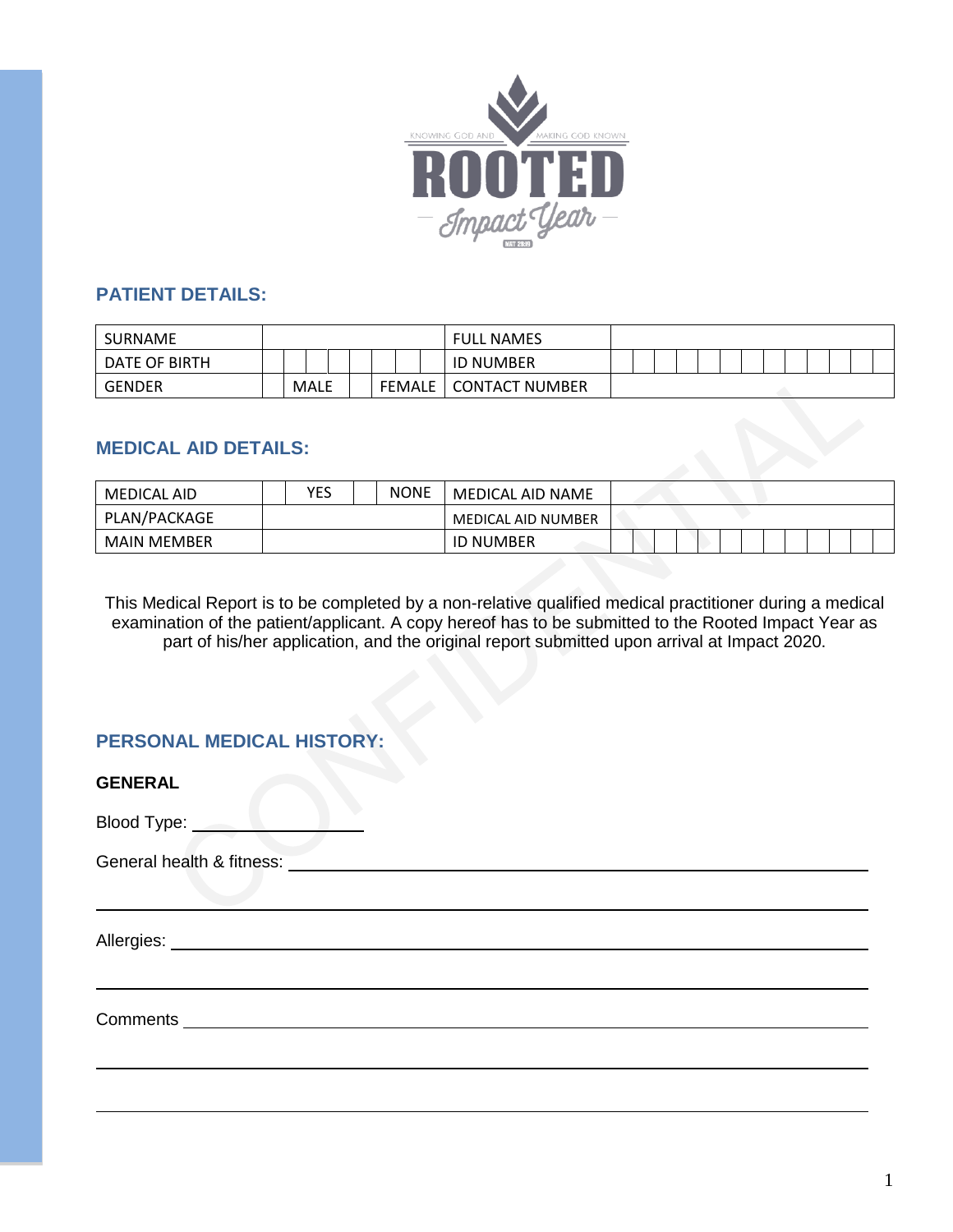

# **MUSCULOSKELETAL**

| Any other musculoskeletal problems, previous injuries, breaks? Specify: _________                                                                                                                                              |
|--------------------------------------------------------------------------------------------------------------------------------------------------------------------------------------------------------------------------------|
| <b>CARDIOVASCULAR SYSTEM</b>                                                                                                                                                                                                   |
| Pulse Rate: _____________<br>B.P.: _________________                                                                                                                                                                           |
| Is there any displacement of cardiac apex?<br>$\Box$ Yes<br>$\square$ No                                                                                                                                                       |
|                                                                                                                                                                                                                                |
| the contract of the contract of the contract of the contract of the contract of<br>Cardiac sounds <b>Executive Cardiac Sounds</b>                                                                                              |
| Is there any evidence of cardiovascular disease? _______________________________                                                                                                                                               |
|                                                                                                                                                                                                                                |
| Varicose veins?                                                                                                                                                                                                                |
| Varicocele? National Marian Communication of the Marian Communication of the Marian Communication of the Marian Communication of the Marian Communication of the Marian Communication of the Marian Communication of the Maria |
| <b>RESPIRATORY SYSTEM</b>                                                                                                                                                                                                      |
| Any tendency toward: $\Box$ Asthma $\Box$ Frequent cough $\Box$ Chest infections                                                                                                                                               |
|                                                                                                                                                                                                                                |
|                                                                                                                                                                                                                                |
|                                                                                                                                                                                                                                |
| Comments<br><u> 1989 - Johann Harry Harry Harry Harry Harry Harry Harry Harry Harry Harry Harry Harry Harry Harry Harry Harry</u>                                                                                              |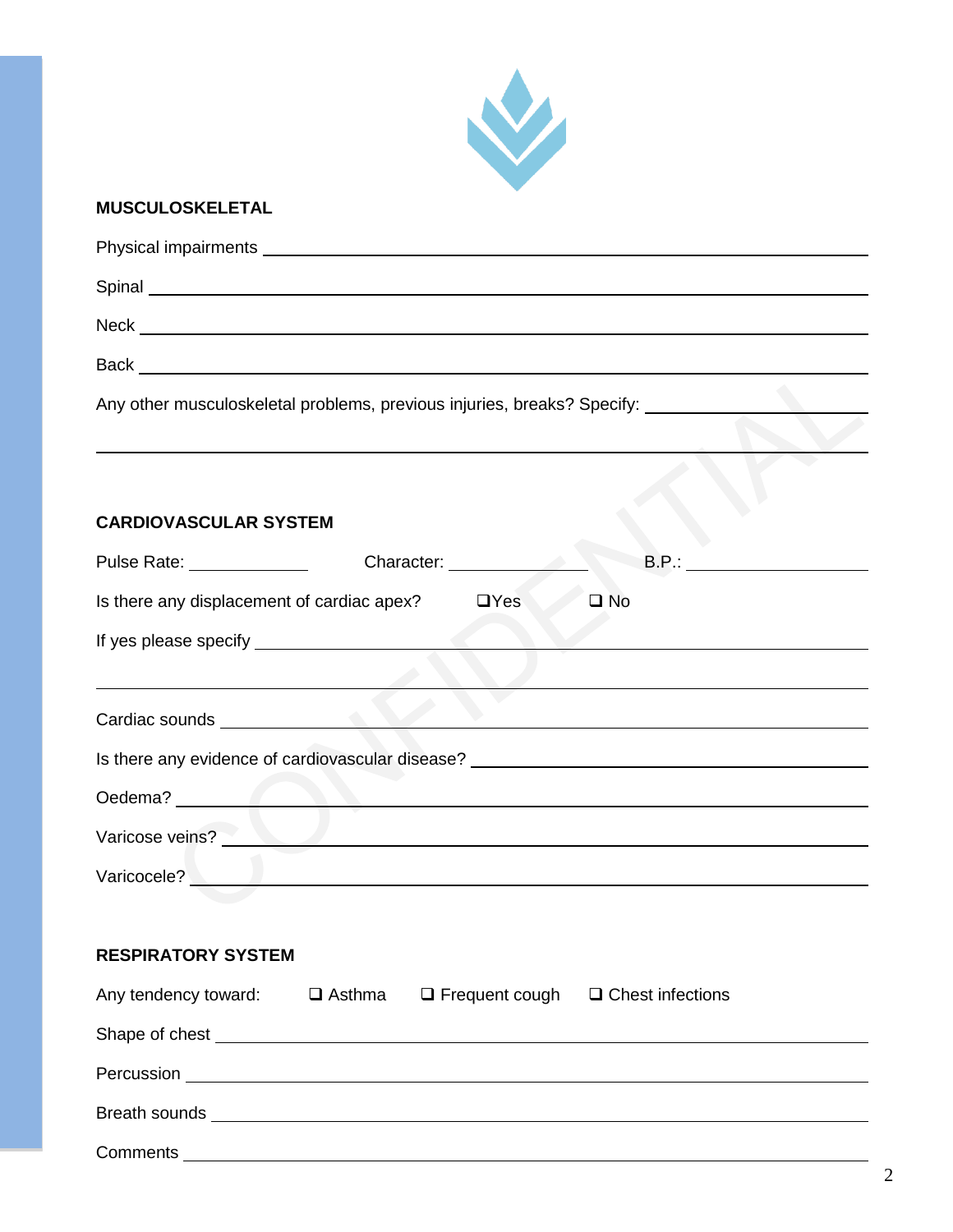

#### **DIGESTIVE SYSTEM**

| General apetite entrance and application of the state of the state of the state of the state of the state of the state of the state of the state of the state of the state of the state of the state of the state of the state |  |
|--------------------------------------------------------------------------------------------------------------------------------------------------------------------------------------------------------------------------------|--|
|                                                                                                                                                                                                                                |  |
|                                                                                                                                                                                                                                |  |
| Is there any evidence of hernia? $\Box$ Yes $\Box$ No                                                                                                                                                                          |  |
| Is there any evidence of hemorrhoids? $\square$ Yes<br>$\square$ No                                                                                                                                                            |  |
| General abdominal examination                                                                                                                                                                                                  |  |
|                                                                                                                                                                                                                                |  |

## **FEMALE**

| Menstrual history      |            |                 |                 |  |  |
|------------------------|------------|-----------------|-----------------|--|--|
| Any dysmenorrhea       |            |                 |                 |  |  |
| Periods regular        | $\Box$ Yes | $\square$ No    |                 |  |  |
| Any unusual pain       | $\Box$ Yes | $\square$ No    |                 |  |  |
| <b>Discharges</b>      | $\Box$ Yes | $\square$ No    |                 |  |  |
| Pregnancy test results |            | $\Box$ Positive | $\Box$ Negative |  |  |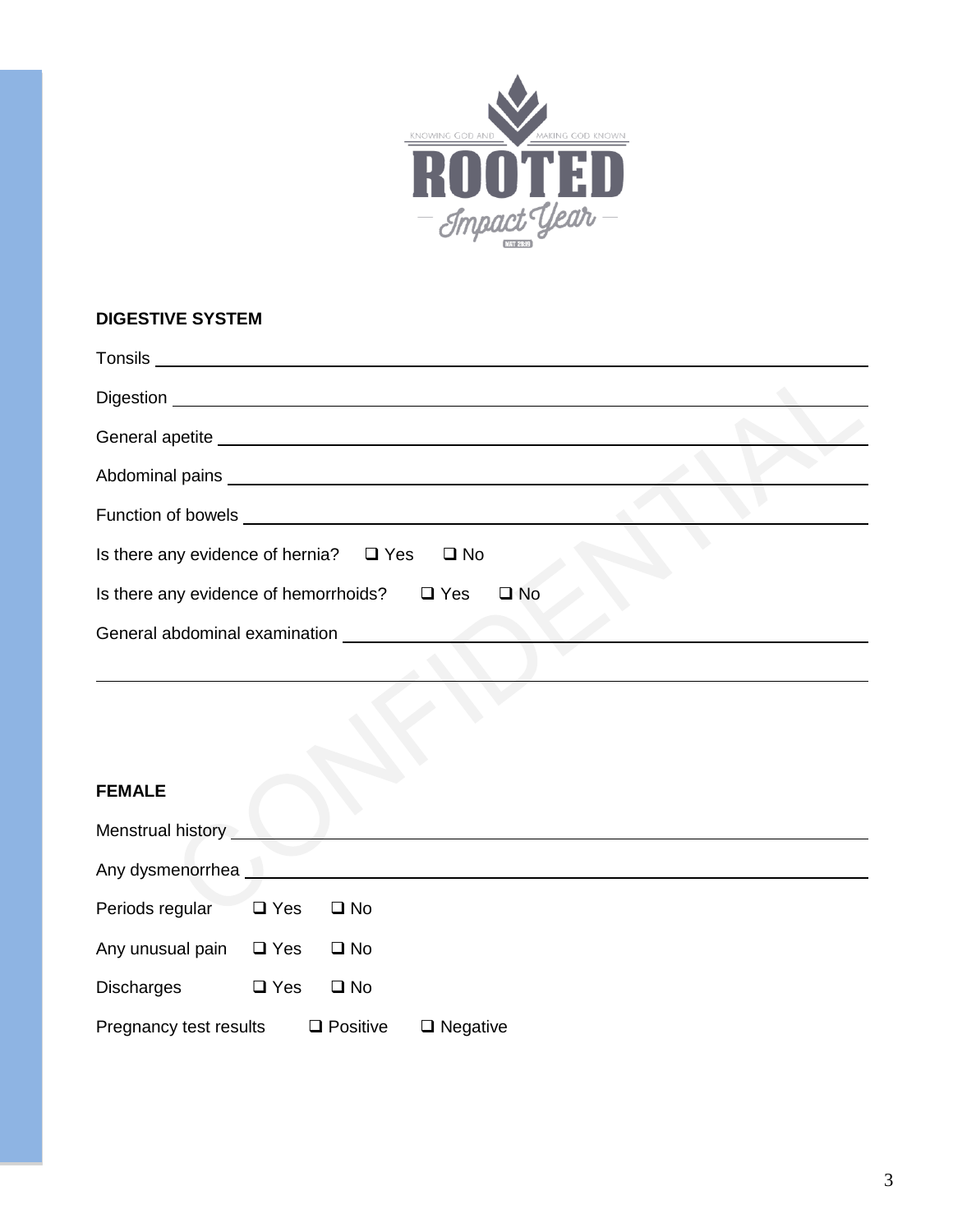

## **NERVOUS SYSTEM**

| Insomnia __________________________ |  |
|-------------------------------------|--|
| Any history of epilepsy             |  |

# **PSYCHIATRIC ILLNESS**

*Please comment on all past or present illnesses of which you are aware of:*

| □ Insomnia <u>University</u> |
|------------------------------|
|                              |
| <b>Depression</b>            |
|                              |
| $\Box$ Anxiety $\Box$        |
|                              |
|                              |
|                              |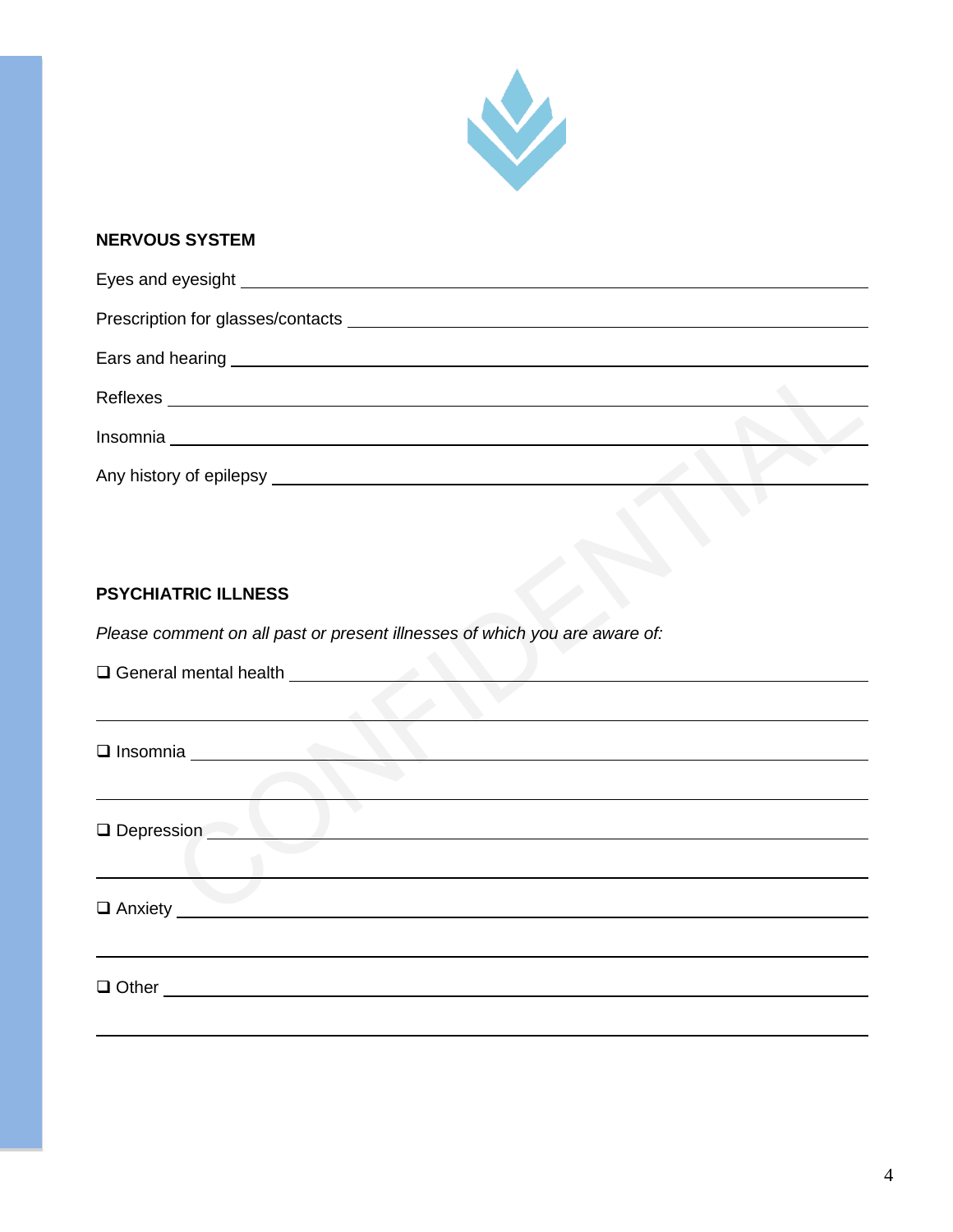

## **CHRONIC FATIGUE OR IMMUNE DEFICIENCY SYNDROME**

*Is there any history of CFIDS or ME? If so, please state dates, length and severity of illness*

## **CURRENT PRESCRIPTION MEDICATION AND DOSAGE:**

| Medication: | Dosage: |
|-------------|---------|
| Medication: | Dosage: |
| Medication: | Dosage: |
| Medication: | Dosage: |
| Medication: | Dosage: |

#### **DRUG SCREENING RESULTS:**

*If any of the following substances results to be positive from the urine sample, a full blood drug screen test will be required.* 

| COC         | $\square$ Positive | $\Box$ Negative |
|-------------|--------------------|-----------------|
| <b>mAMP</b> | $\square$ Positive | $\Box$ Negative |
| <b>MDMA</b> | $\Box$ Positive    | $\Box$ Negative |
| OPI         | $\Box$ Positive    | $\Box$ Negative |
| <b>THC</b>  | $\Box$ Positive    | $\Box$ Negative |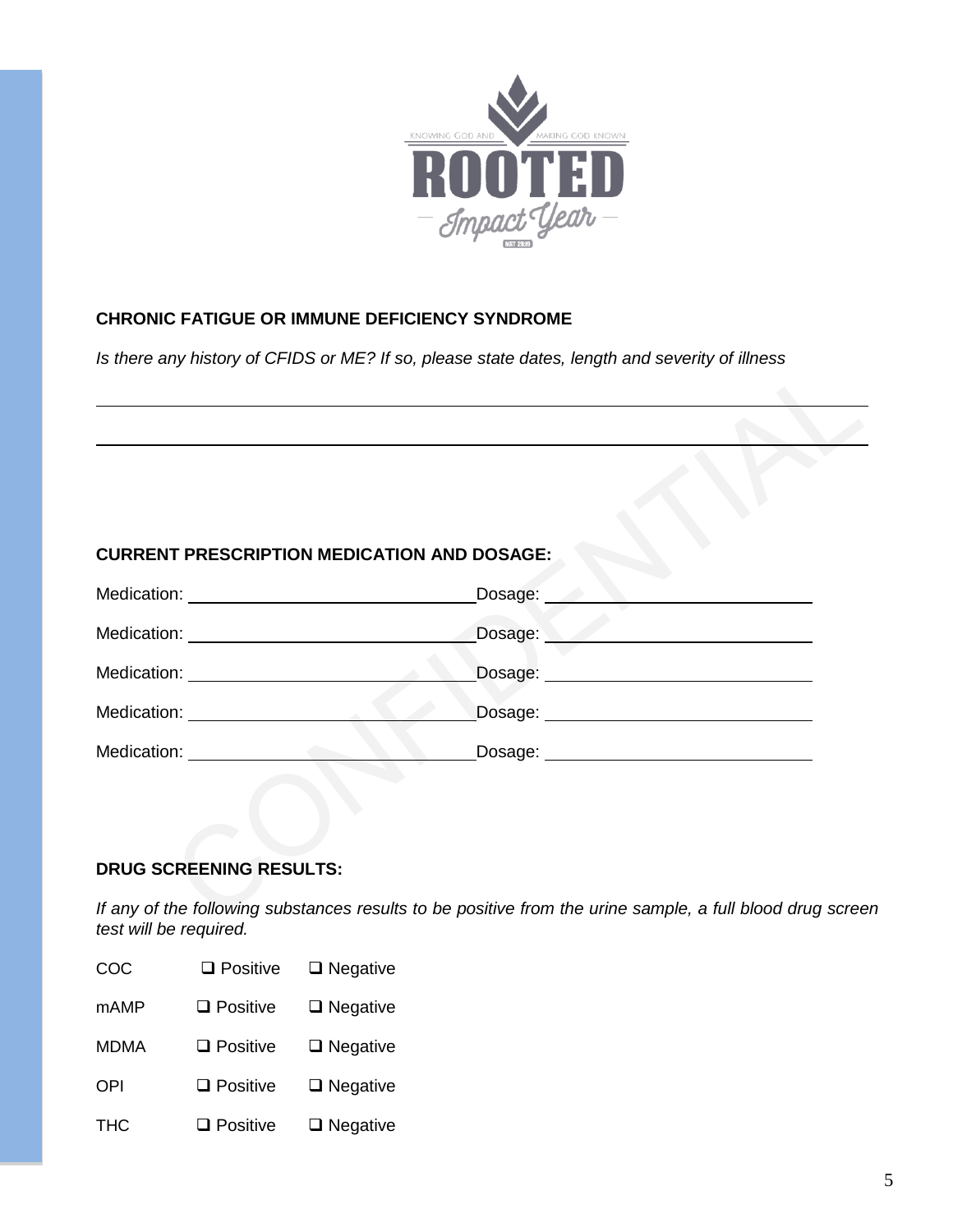

#### **FAMILY HISTORY**

Is there any history of psychiatric illness in the patient or any of the family members of this applicant? *Please include any known details of parents, siblings, grandparents, aunts, uncles and 1st cousins who are blood relatives.* 

Is there any family history of early onset of diabetes mellitus, cardiovascular disease, thyroid disorder or

|  | other serious medical conditions? |
|--|-----------------------------------|
|  |                                   |

#### **GENERAL NOTES**

|  | Please comment on: |  |
|--|--------------------|--|
|--|--------------------|--|

Is there anything we need to know not covered above? \_\_\_\_\_\_\_\_\_\_\_\_\_\_\_\_\_\_\_\_\_\_\_\_\_\_\_

Are there any further investigations we need to pursue?

Do you have any further comments?